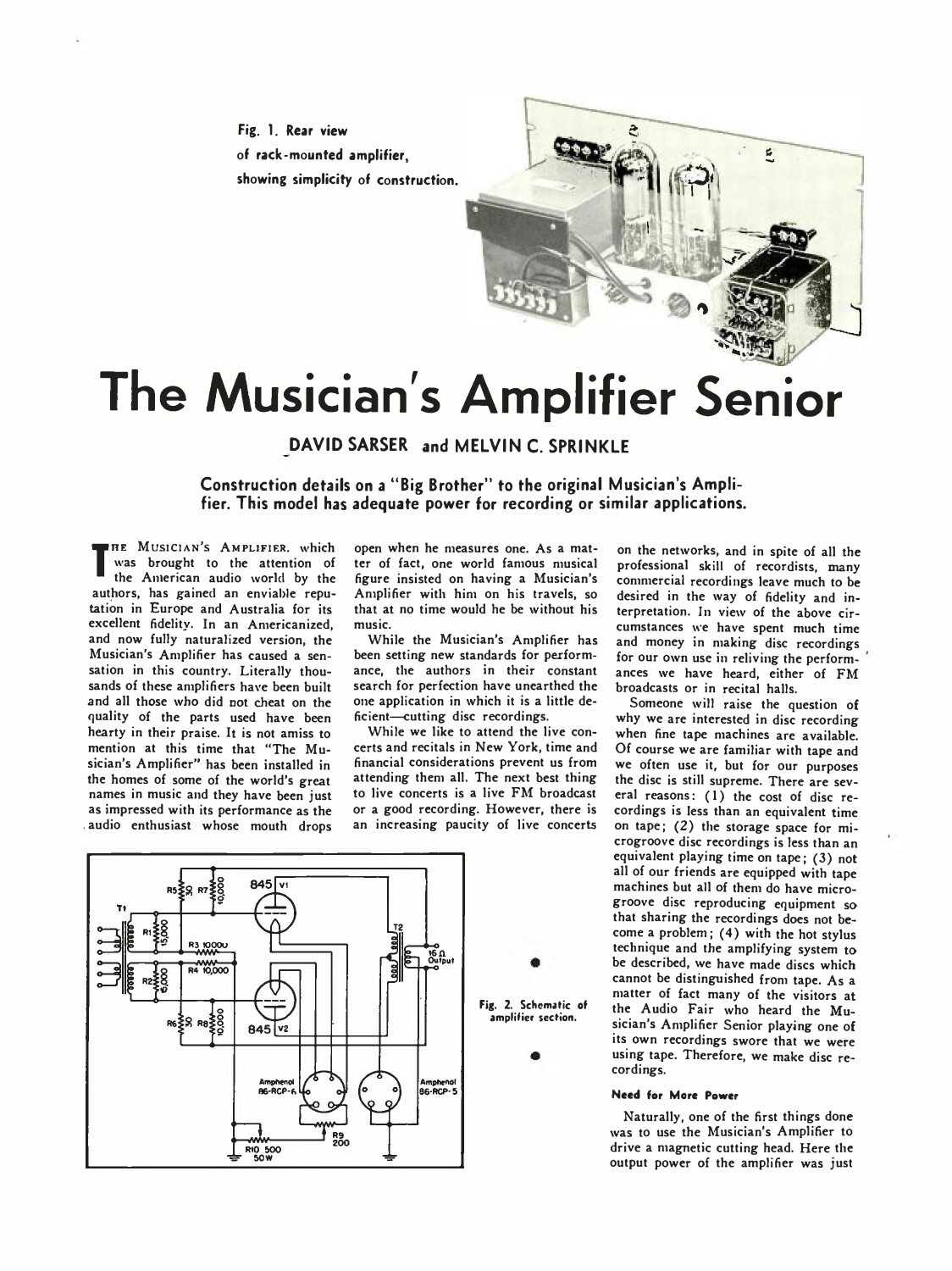a little inadequate to give the equalization that makes a disc recording sound good to musical ears. There have arisen also a few cases where someone wanted to have his music at ear shattering levels (these individuals for some reason live away out in the country) and then there have been certain installations where it was necessary to drive a system of speakers throughout an entire home. Thus there is a need for a power amplifier which will deliver more power than the Musician's Amplifier but yet maintain the same or possibly even higher standards of naturalness in reproduction.

The power level desired was 40 watts, *clean.* This figure was arrived at from disc recording considerations as follows: Most modern cutting heads make excellent microgroove recordings when fed with  $\frac{1}{4}$  watt average level as read on a VU meter. We feel that the pre-emphasis at 10,000 cps should be no more than 10 db but preferably 6 db as mentioned in Æ April 1948, page 15. In addition, we wanted at least 10-db reserve power to handle the peaks in the music and speech. The total power required comes to 25 watts on a 10-db reserve power basis, while 40 watts gives 12 db of reserve power. For cutting 78-r.p.m. records, little or no pre-emphasis is required so that when an average level of + 31 dbm is fed to the cutter in cutting 96 lines per inch, there is a reserve of IS db to handle peaks.

Having arrived at the desired power output, we examined the several possible ways in which the power output of the Musician's Amplifier could be increased. We came to the conclusion that the simplest and best way was to use a push-pull power amplifier stage of more than adequate capacity and drive it from the Musician's Amplifier as is. The possibility of push-pull-parallel 807 stages was considered and several models were built but the results were not too satisfactory. An advantage of the method decided on—the booster stage—was that it does not in any way make obsolete one's investment in equipment. This is an important consideration in these days of high prices. Conventional receiving tubes were ruled out by the power level desired, and from the list of transmitting tubes available to our pocketbook the 845 was selected. This old standby can give 75 watts in push-pull Class  $AB_1$  and so would be coasting at 40 watts Class A. Operation in Class A was arrived at by the fact that an increase in bias to Class AB, conditions caused the IM distortion to jump to values considered excessive for recording work. Class B operation would, of course, produce even higher IM distortion.

Fig. 3. Rear view *of* power supply section, with space provided for mounting the power supply for the driver amplifier.

# **Transformer Selection**

Selection of the output transformer was relatively easy, since there are only a few types available. The one chosen— Peerless S-275S—has a gain-frequency response within 1-db limits from 20 to 20,000 cps, and the power delivery is no more than 3 db down from its rated power of 80 watts at these frequencies. Since the 3-db power drop-off point at low frequencies is determined by the magnitude of the a.c. exciting current in the primary, we were assured of 40 watts clean at 20 cps. Leakage reactance and shunt capacitances are controlled so as to give 40 watts at 20,000 cps. Subsequent measurements proved that this transformer would provide us with a flat power-frequency characteristic from 20 to 20,000 cps.

The input coupling could have been resistance-capacitance, but this would have involved high-impedance leads with consequent frequency errors. Thus the elimination of an input transformer would have been poor economy. The Peerless S-281Q input transformer is made to operate at 30 db above 6 milliwatts, or at a level of 6 watts, and so can drive a 250-watt booster. The drive for 40 watts just "tickles" the transformer. Primary impedances are provided for 14 ohms as well as for 250 and 500 ohms, and the 14-ohm primary impedance is used with the 16-ohm output of the conventional Musician's Amplifier. A 500-ohm input is available for those who have a 500-ohm output on their amplifiers. The secondary of the input transformer is loaded with two 15,000-ohm, 5-watt resistors to absorb the drive power and to terminate the Musician's Amplifier properly. Non-

inductive resistors should be used if at all available. The only other circuit components required for the amplifier proper are resistors, as shown in the schematic, *Fig. 2.*

It will be noted that inverse feedback is used, in two loops. The loop from the output transformer secondary to grids is used to wipe out just a trace of overshoot which appears on 10,000 cps square waves. The second loop, to the low ends of the input transformer secondaries, is used to lower the source impedance slightly and, as a by-product, to improve the IM distortion at lower power levels. Only 4 db feedback is used—including the effects of both loops—and there is absolutely no trace of oscillation in the combination of amplifiers. The source impedance on the 16-ohm output winding is 10 ohms, which is sufficient to give adequate damping to a good speaker.

The bias circuit for the 845's provides for balancing plate currents between the two tubes in addition to permitting a wide range of adjustment of bias voltage. The potentiometer  $R_{\theta}$  adjusts the balance between the two tubes, while *R ,0* sets the average bias, serving as the self-bias resistor. Bias is set normally, under the operating conditions selected, at 85 volts for a plate supply of 1000 volts. This gives an effective plate voltage of 915, and results in minimum intermodulation distortion.

#### **Analysis of Operating Conditions**

The tubes are operated at a condition which is slightly in excess of normal rating in order to keep distortion as low as possible at the desired power output. Thus, with a 1000-volt supply and